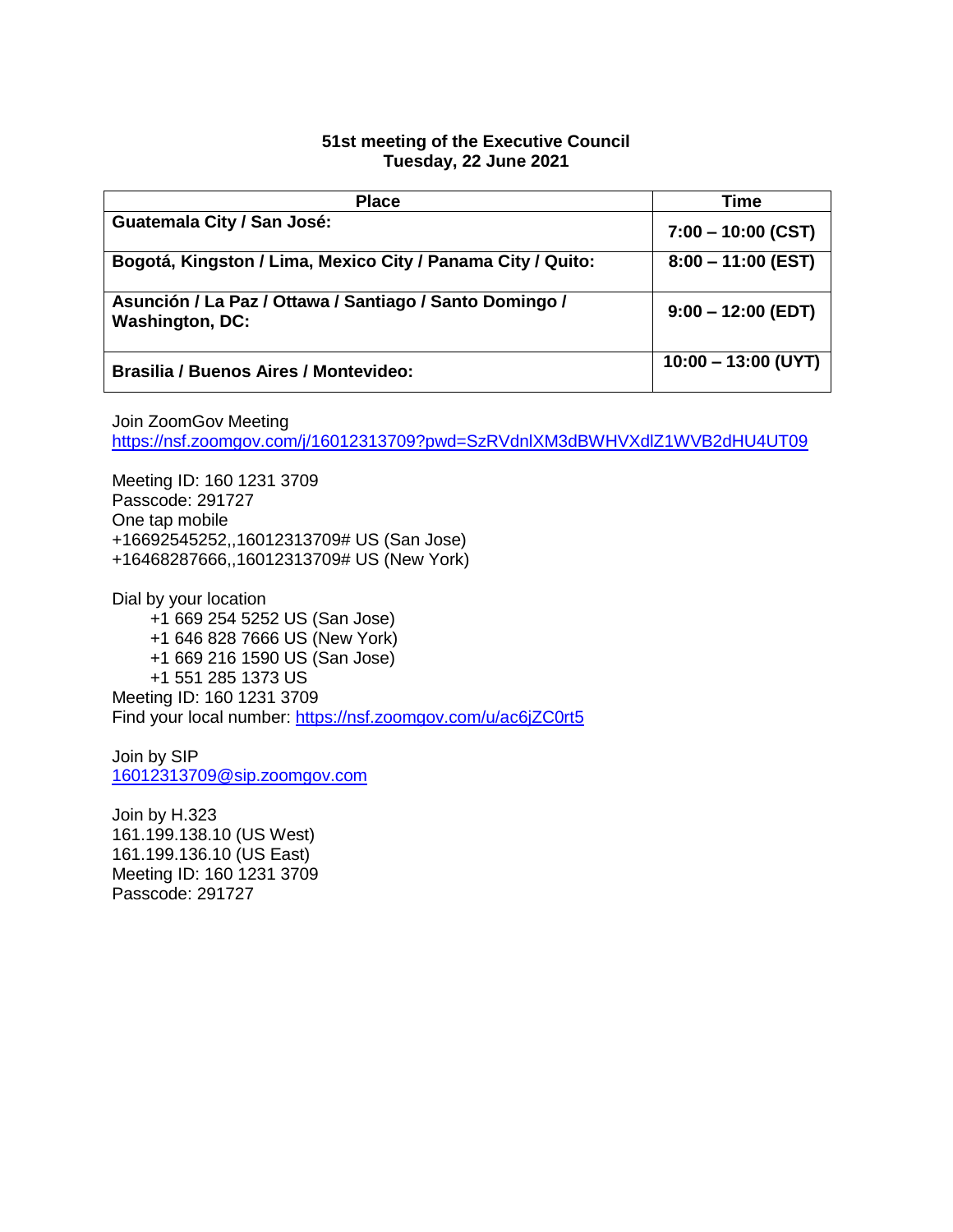## **29th meeting of the IAI Conference of the Parties 22-23 June 2021**

### **Tuesday, 22 June (1st Session)**

| <b>Place</b>                                                                      | Time                  |
|-----------------------------------------------------------------------------------|-----------------------|
| Guatemala City / San José:                                                        | $11:00 - 14:00$ (CST) |
| Bogotá, Kingston / Lima, Mexico City / Panama City / Quito:                       | $12:00 - 15:00$ (EST) |
| Asunción / La Paz / Ottawa / Santiago / Santo Domingo /<br><b>Washington, DC:</b> | $13:00 - 16:00$ (EDT) |
| <b>Brasilia / Buenos Aires / Montevideo:</b>                                      | $14:00 - 17:00$ (UYT) |

Join ZoomGov Meeting

<https://nsf.zoomgov.com/j/16012313709?pwd=SzRVdnlXM3dBWHVXdlZ1WVB2dHU4UT09>

Meeting ID: 160 1231 3709 Passcode: 291727 One tap mobile +16692545252,,16012313709# US (San Jose) +16468287666,,16012313709# US (New York)

Dial by your location +1 669 254 5252 US (San Jose) +1 646 828 7666 US (New York) +1 669 216 1590 US (San Jose) +1 551 285 1373 US Meeting ID: 160 1231 3709 Find your local number:<https://nsf.zoomgov.com/u/ac6jZC0rt5>

Join by SIP [16012313709@sip.zoomgov.com](mailto:16012313709@sip.zoomgov.com)

Join by H.323 161.199.138.10 (US West) 161.199.136.10 (US East) Meeting ID: 160 1231 3709 Passcode: 29172